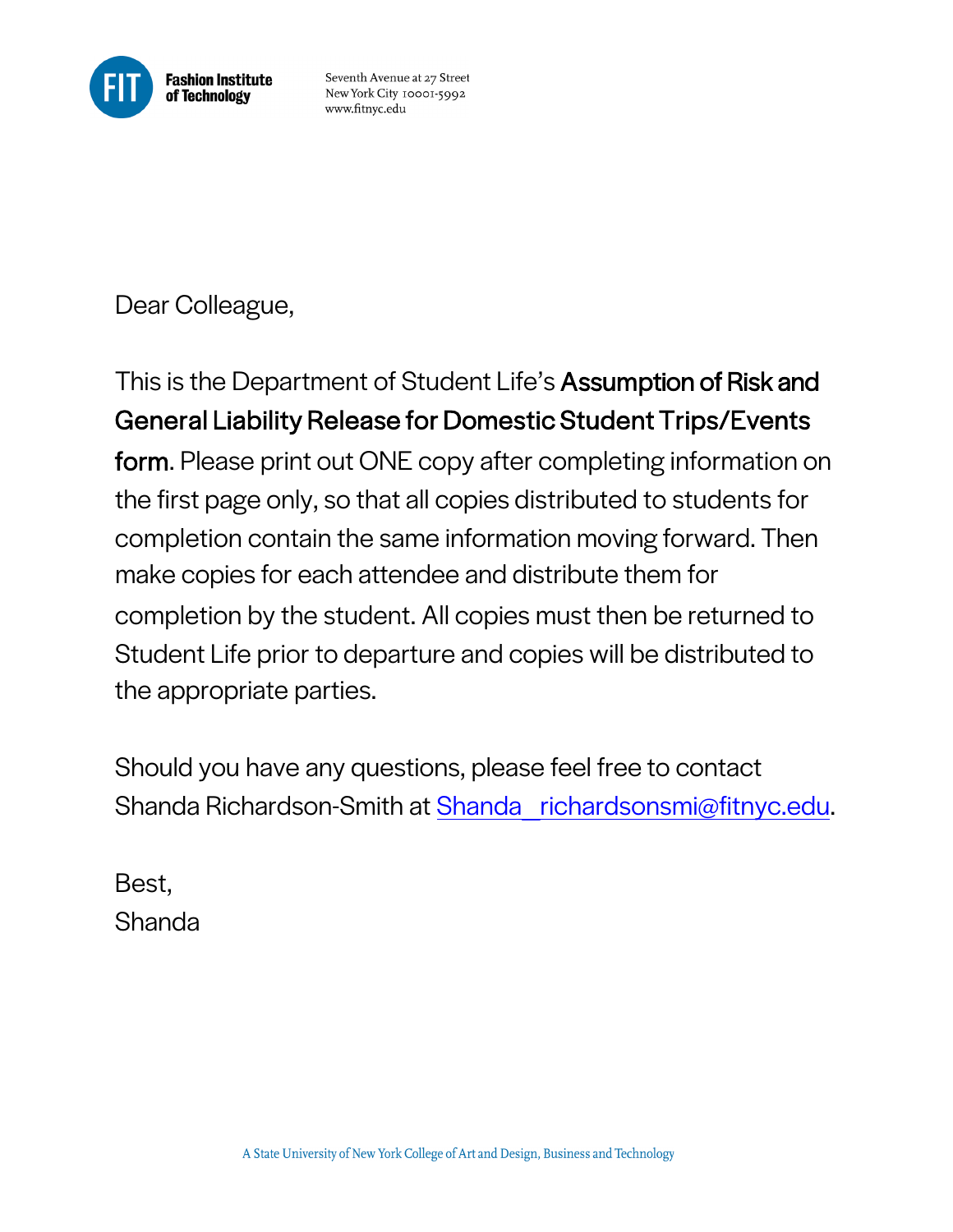

Seventh Avenue at 27 Street New York City 10001-5992 www.fitnyc.edu

# **Assumption of Risk and General Liability Release**   *Domestic Student Trips/Events – EMSS1*

 The Fashion Institute of Technology ("FIT") requires under its International and Domestic Travel policy that students undertaking certain travel or participation in certain events to read and agree to an assumption of risk and general liability release. Completion of this form is **required** for all domestic trips and events taking place off of the FIT New York campus that are organized, supported, arranged, financed, or otherwise overseen by EMSS, including student organizations, (the "Trip/Event") and that involve any one (or more) of the following circumstances:

1. An overnight stay; or

 $\overline{a}$ 

- 2. Travel outside of the five boroughs of New York City (even if there is no overnight stay); or
- 3. Chartered, ticketed, or any other transportation that is arranged by FIT (e.g. purchase of fare/tickets, rental of a bus, or use of FIT-owned vehicles); or
- 4. Travel involving a high-risk activity or event, no matter the location or timeframe; or
- 5. Any other Trip/Event whereby an EMSS administrator, in their discretion, requires completion of this form as a condition of participation.

 **Please read this entire document carefully. If you sign it, you are giving up certain rights. Your informed consent and agreement to the terms and conditions below are required for participation in the Trip/Event.** 

| Trip/Event Details (to be completed by Chaperone/Advisor prior to student's signature):                                                                           |  |  |  |  |
|-------------------------------------------------------------------------------------------------------------------------------------------------------------------|--|--|--|--|
|                                                                                                                                                                   |  |  |  |  |
|                                                                                                                                                                   |  |  |  |  |
|                                                                                                                                                                   |  |  |  |  |
|                                                                                                                                                                   |  |  |  |  |
|                                                                                                                                                                   |  |  |  |  |
|                                                                                                                                                                   |  |  |  |  |
| Address of Accommodations; be <i>specific</i> and include street addresses, and hotel rooms/floors if known:                                                      |  |  |  |  |
|                                                                                                                                                                   |  |  |  |  |
| <b>Travel Method;</b> be <i>specific</i> and include air/train/bus codes and time schedules, as well as potential<br>transportation arrangements at the location: |  |  |  |  |
|                                                                                                                                                                   |  |  |  |  |

<sup>&</sup>lt;sup>1</sup> Note: For students traveling off campus as part of an official FIT athletics team, students traveling on an academic-related trip, or for  *students traveling internationally, please use the separate respective forms and processes designed for those types of travel.*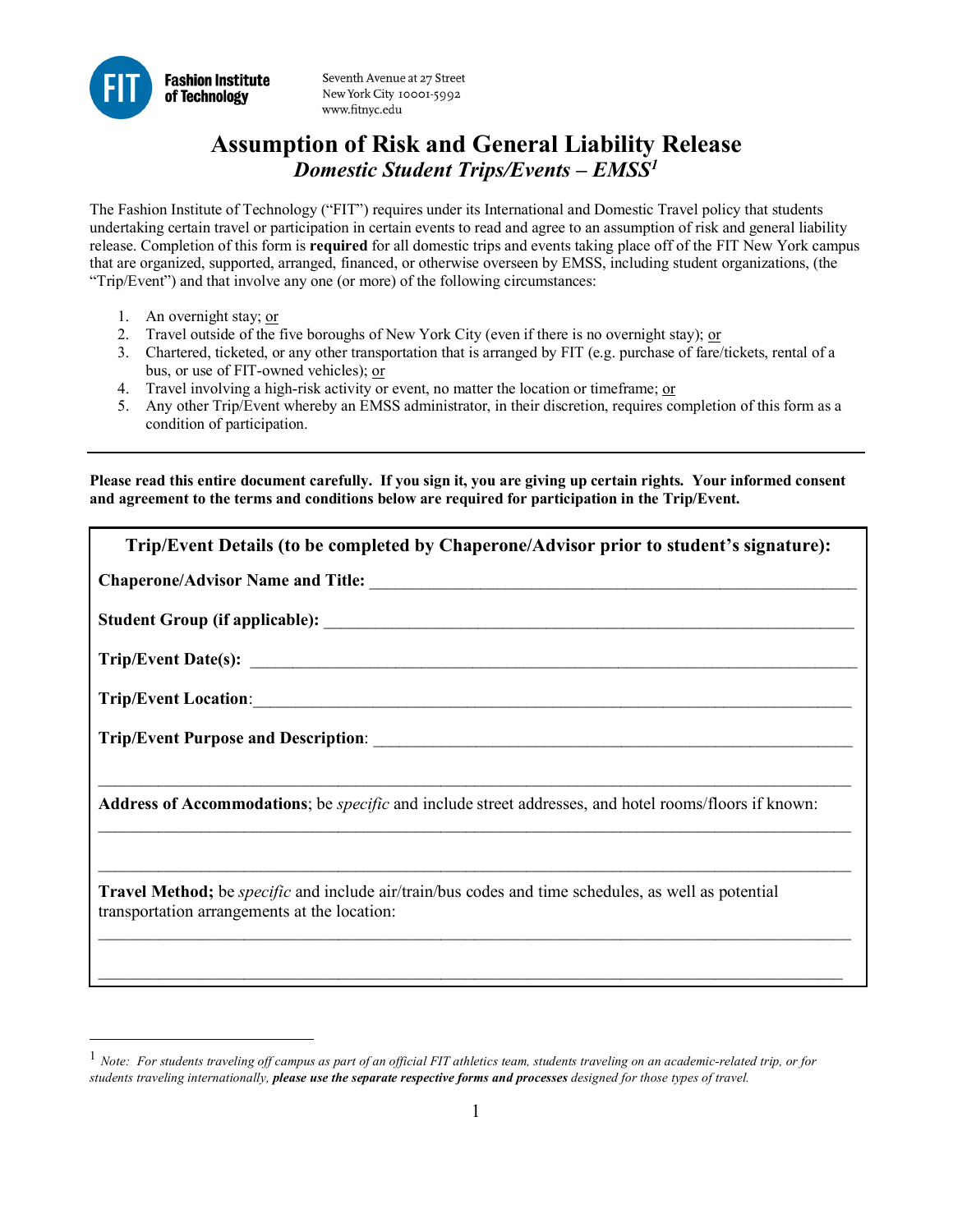I understand and hereby acknowledge that I am voluntarily choosing to attend the Trip/Event described above. I understand that FIT does not require me to participate in the Trip/Event. I acknowledge that by attending the Trip/Event, I will receive valuable educational, professional, and/or social benefits. In consideration of FIT's agreement to permit me to participate in the Trip/Event, I agree to the following terms and conditions.

## I. **Responsibilities, Risks, and Dangers of Participation**

 I understand that there are inherent risks in travel and the events that could cause serious illness or physical injury to me and damage to my property. I have full knowledge of the nature of all activities in which I will be participating in agent for and cannot control the acts or omissions of any third-party providing goods or services related to the the Trip/Event, including knowledge of transportation and accommodations. I understand that FIT does not act as an Trip/Event, including but not limited to the hosting location of the Trip/Event, third-party transportation carriers, and hotels or other accommodations.

### II. **Assumption of Risk**

 the Trip/Event, and I hereby freely agree, on behalf of my family, heirs, and personal representatives, to assume all I wish to attend and participate in the Trip/Event, despite knowing the dangers and risks inherent in participation in responsibilities and risks related to my participation in the Trip/Event.

### III. **GENERAL LIABILITY RELEASE AND INDEMNIFICATION**

 To the maximum extent permitted by law, I hereby agree to release, hold harmless, indemnify, and agree not to sue nature (including reasonable attorneys' fees) that I may have or that may accrue to me, arising out of or related to any person, during or in connection with my participation in the Trip/Event. I UNDERSTAND THAT THIS MEANS THAT I CANNOT HOLD THE RELEASED PARTIES RESPONSIBLE, EVEN IF THEIR NEGLIGENCE CONTRIBUTES TO ANY PERSONAL INJURIES, INCLUDING DEATH, OR PROPERTY LOSS OR DAMAGE THAT I MAY SUFFER. FIT, its auxiliary corporations, the State University of New York, the New York City Department of Education, and the City and State of New York (together the "Released Parties"), as well as any of the Released Parties' trustees, officers, employees, agents, and volunteers, from and against any and all liability, including without limitation any claims arising out of negligence, for harm, injury, damage, loss, claim, demand, action, costs, and expenses of any loss, damage, or injury (including death) that may be sustained by me or for which I may be liable to any other

## IV. **Conduct**

 I understand and agree that during the Trip/Event, I remain required to comply with all FIT regulations and policies, and returning with the group. Any deviation from the established itinerary or activities of the Trip/Event is done at including but not limited to those described in the *Student Rights and Responsibilities Policy Manual*, and all federal, state, and local laws and regulations. I further agree to abide by any rules, standards, policies and instructions given by any organization or institution hosting or providing services for the Trip/Event. I understand that during the Trip/Event, I must stay with the group as specified by the direction of the Chaperone/Advisor, including departing my sole, voluntary risk and may subject me to restrictions on future participation in FIT-related Trips/Events.

 FIT reserves the right to decline to accept or retain me in the Trip/Event at any time should my actions or general violates any policy or procedure or law, I understand that I may be required to leave the Trip/Event at the sole behavior impede the operation of the Trip/Event or the rights or welfare of any person. Similarly, if my conduct discretion of FIT, I may be referred to the appropriate FIT officials for further disciplinary or other action. In such an event, I will leave the Trip/Event under the direction of FIT and at my own expense.

#### V. **Consent to Use Name and Likeness**

I understand that photographs, video recordings, and audio recordings may be taken during or in connection with the Trip/Event. I permit FIT to use my name and any photographs, video recordings, audio recordings, and any other